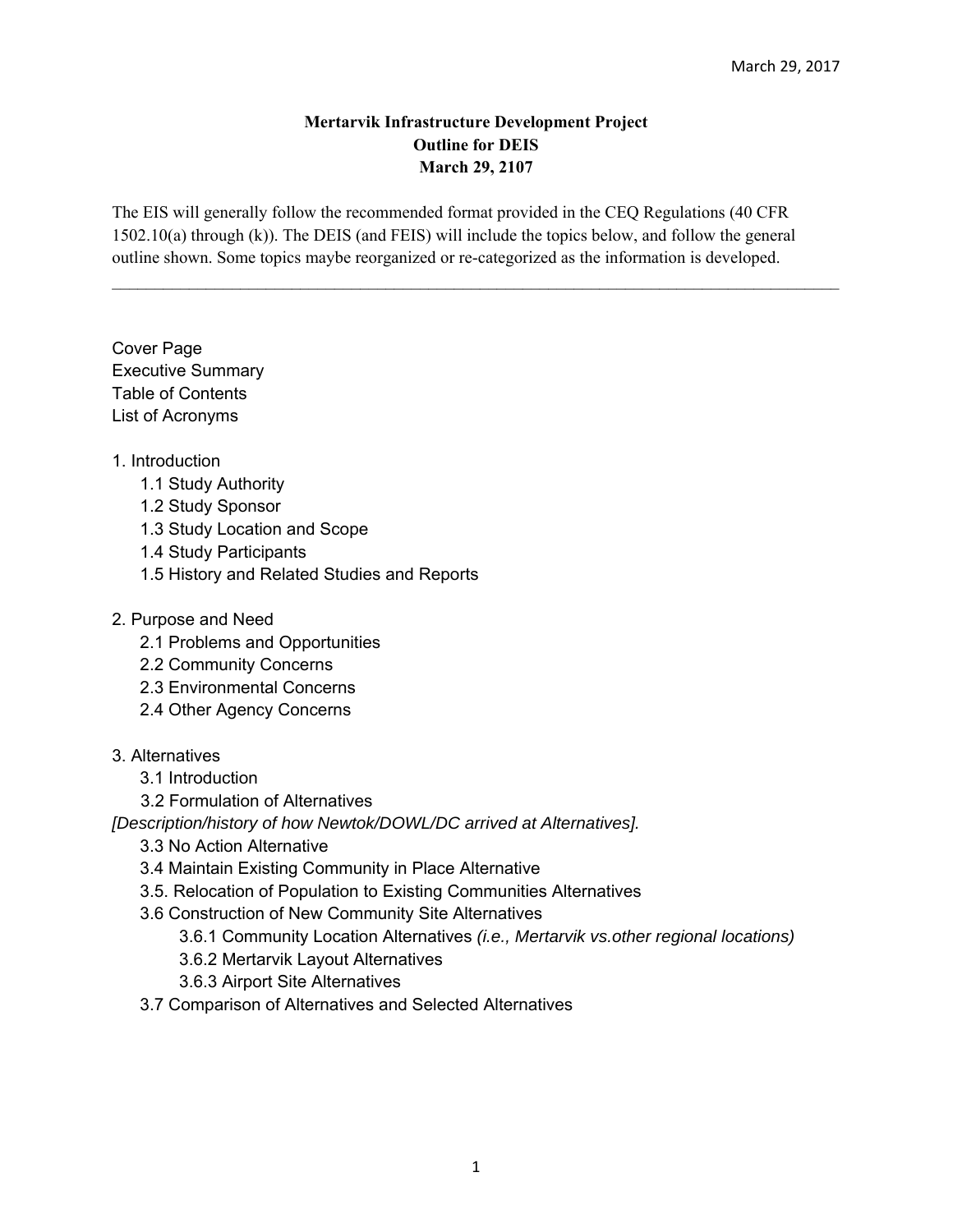- 4. Affected Environment (Existing Conditions) and Environmental Consequences
- (Physical Environment) 4.1 Geology and Soils 4.1.1. Affected Environment 4.1.2. Impacts 4.2 Hydrology and Hydraulics 4.2.1. Affected Environment 4.2.2. Impacts 4.3 Groundwater Resources 4.3.1. Affected Environment 4.3.2. Impacts 4.4 Surface Water Resources 4.4.1. Affected Environment 4.4.2. Impacts 4.5 Climate and Climate Change 4.5.1. Affected Environment 4.5.2. Impacts (Biological Environment) 4.6 Biological Setting and Habitat 4.6.1. Affected Environment 4.6.2. Impacts 4.7 Federal and State Protected Species 4.7.1. Affected Environment 4.7.2. Impacts 4.8 Migratory Birds 4.8.1. Affected Environment 4.8.2. Impacts 4.9 Anadromous Streams and Essential Fish Habitat 4.9.1. Affected Environment 4.9.2. Impacts 4.10 Wetlands and other Special Aquatic Sites 4.10.1. Affected Environment 4.10.2. Impacts 4.11 Protected Lands *[to include refuges, wilderness areas, park lands]* 4.11.1. Affected Environment 4.11.2. Impacts (Human Environment) 4.12 Community and Cultural Environment *[to include Social Impacts/Induced Socioeconomic Effects]* 4.12.1 Affected Environment 4.12.2 Impacts
	- 4.13 Public Health and Safety *[to include Hazards and Hazardous Materials]*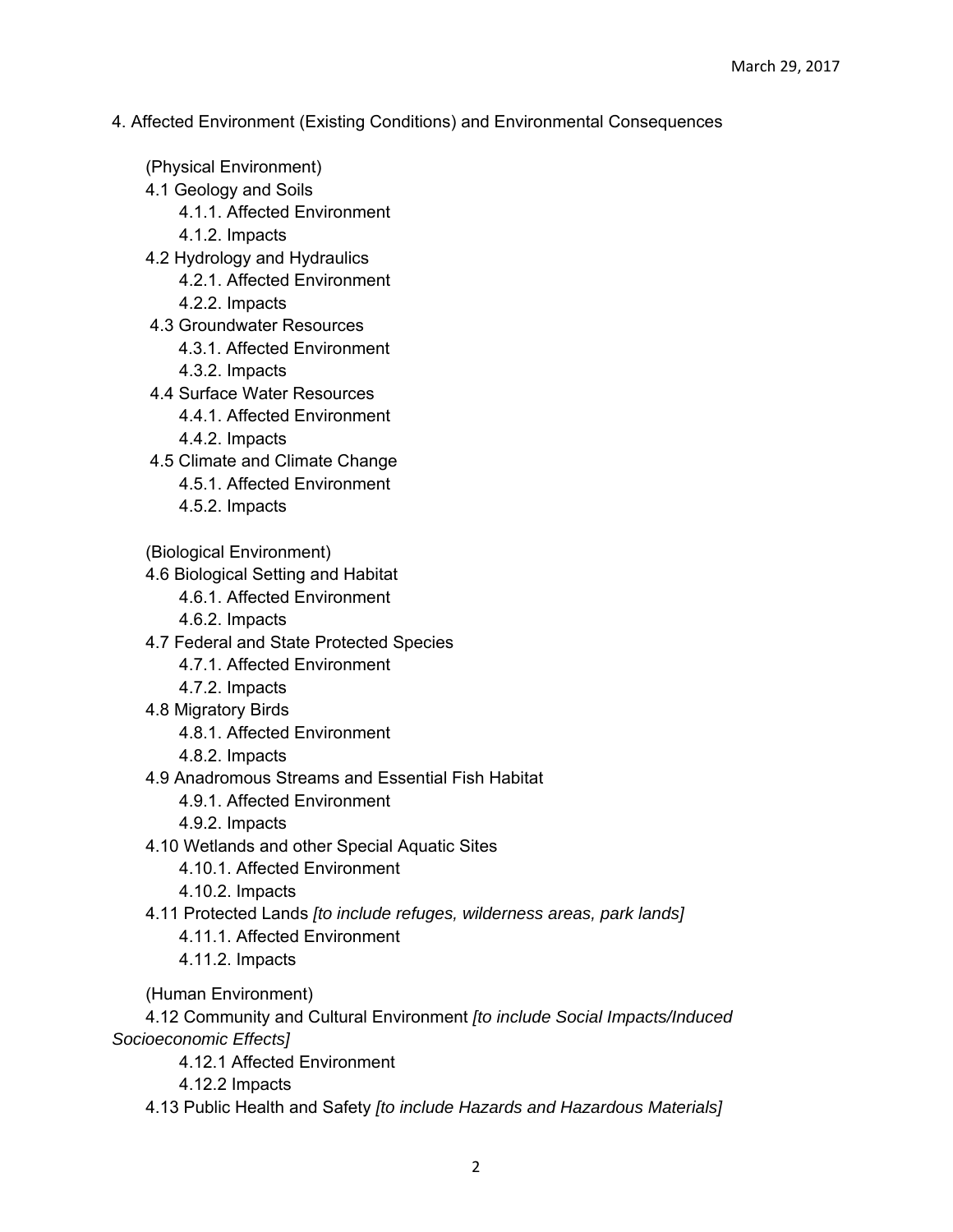- 4.13.1. Affected Environment
- 4.13.2. Impacts

 4.14 Public Services and Utilities *[to include Solid Waste, Energy Supply, Health Care Facilities, Educational Facilities]*

- 4.14.1. Affected Environment
- 4.14.2. Impacts
- 4.15 Land Use and Planning
	- 4.15.1. Affected Environment
	- 4.15.2. Impacts
- 4.16 Transportation and Traffic *[to include air, water, roads, and trails]*
	- 4.16.1. Affected Environment
	- 4.16.2. Impacts
- 4.17 Air Quality
	- 4.17.1. Affected Environment
	- 4.17.2. Impacts
- 4.18 Water Quality
	- 4.18.1. Affected Environment
	- 4.18.2. Impacts
- 4.19 Noise and Visual Environment
	- 4.19.1. Affected Environment
	- 4.19.2. Impacts
- 4.20 Subsistence
	- 4.20.1. Affected Environment
	- 4.20.2. Impacts
- 4.21 Socioeconomics and Environmental Justice
	- 4.21.1. Affected Environment
	- 4.21.2. Impacts
- 4.22 Cultural Resources
	- 4.22.1. Affected Environment
	- 4.22.2. Impacts
- 4.23 Other Required Analyses
	- 4.23.1 Secondary and Cumulative Effects
	- 4.23.2 Unavoidable Adverse Effects
	- 4.23.3 Data Gaps and Unresolved Issues
- 5. Public Involvement and Agency Coordination
	- 5.1 NEPA Scoping Meetings
	- 5.2 Other Public and Agency Consultation Efforts
	- 5.3 Input Received Prior to Public Review
	- 5.4 Draft Report Distribution and Public Review